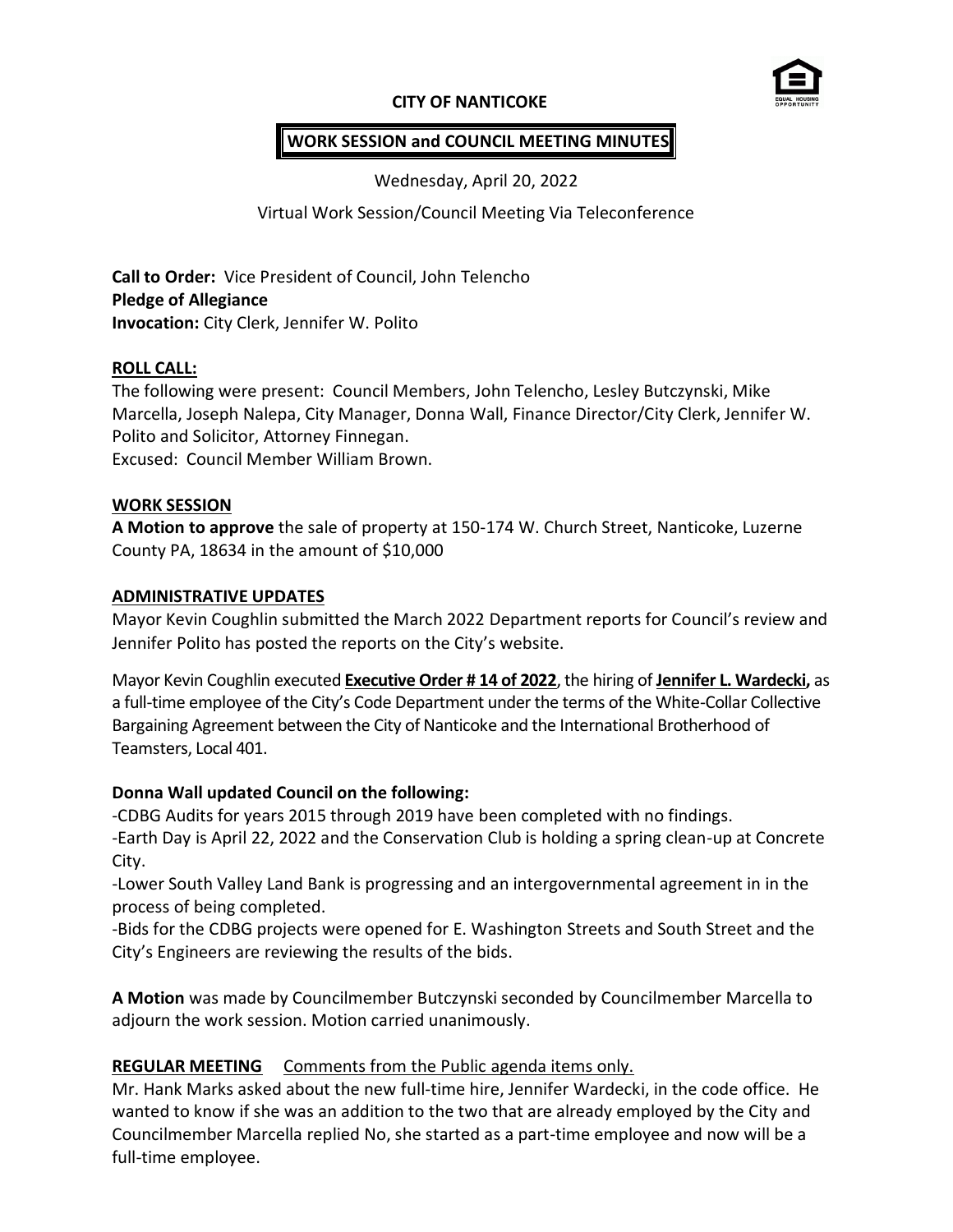### **Old Business**

None

### **New Business**

**A Motion** to approve the April 6, 2022 minutes was made by Councilmember Nalepa seconded by Councilmember Butczynski. Motion carried unanimously.

**A Motion** to approve the payment of the bills in the amount of \$388,157.60, (Payroll(s) \$105,656.29 and Payables \$282,501.31) was made by Councilmember Marcella seconded by Councilmember Butczynski. Motion carried unanimously.

**A Motion to table** the sale of property at 150-174 W. Church Street, Nanticoke, Luzerne County PA, 18634 in the amount of \$10,000 was made by Councilmember Butczynski seconded by Councilmember Nalepa.

Motion carried unanimously.

# **COMMENTS FROM THE PUBLIC –**

Mr. Larry Beck of E. Green Street stated the DPW department did a good job filling in the pot holes in his alley but all the rain we had recently has opened them up again Mr. Beck asked if there is any way the city could pave the alley. Donna stated the COG may be able to pave it but it will have to wait until next year since the City's list of streets for 2022 has already been submitted. DPW Foreman, Rick Josefowicz, replied he will add it to the 2023 list of paving projects to be completed by the COG and the DPW department will be out to refill the holes. Mr. Hank Marks of Loomis Street asked for more details on the settled Police Contract. He stated they got 3% for the first year but asked what did they get for the remailing years? City Manager, Donna Wall, replied that the Police got 3% for each of the three years of the contract. Mr. Marks asked if there were any changes for new hires to save the city money, and City Manager, Donna Wall stated that Post Retirement Health Care is not allowed for new hires.

### **Correspondence-**

None

### **Announcements-**

The City of Nanticoke's City-wide Yard Sale is scheduled for Saturday, April 30, 2022 with a rain date of Sunday, May 1, 2022. Any resident who wishes to participate and wants to be added to the City's list, please call 570-735-2800 ext. 101 by Wednesday, April, 27, 2022. This list will be handed out in the Patriot Park on the morning of the event and posted on our Facebook Page. Vice President Telencho asked what time will someone be in the park to hand out the Street list and Donna Wall stated 8 am.

# **Councilmember Comments-**

**Vice President Telencho** had no further comments.

**Councilmember Butczynski** thanked former Police Officer who passed away, Billy Jared, for his years of service.

**Councilmember Marcella** had no further comments.

**Councilmember Nalepa** had no further comments.